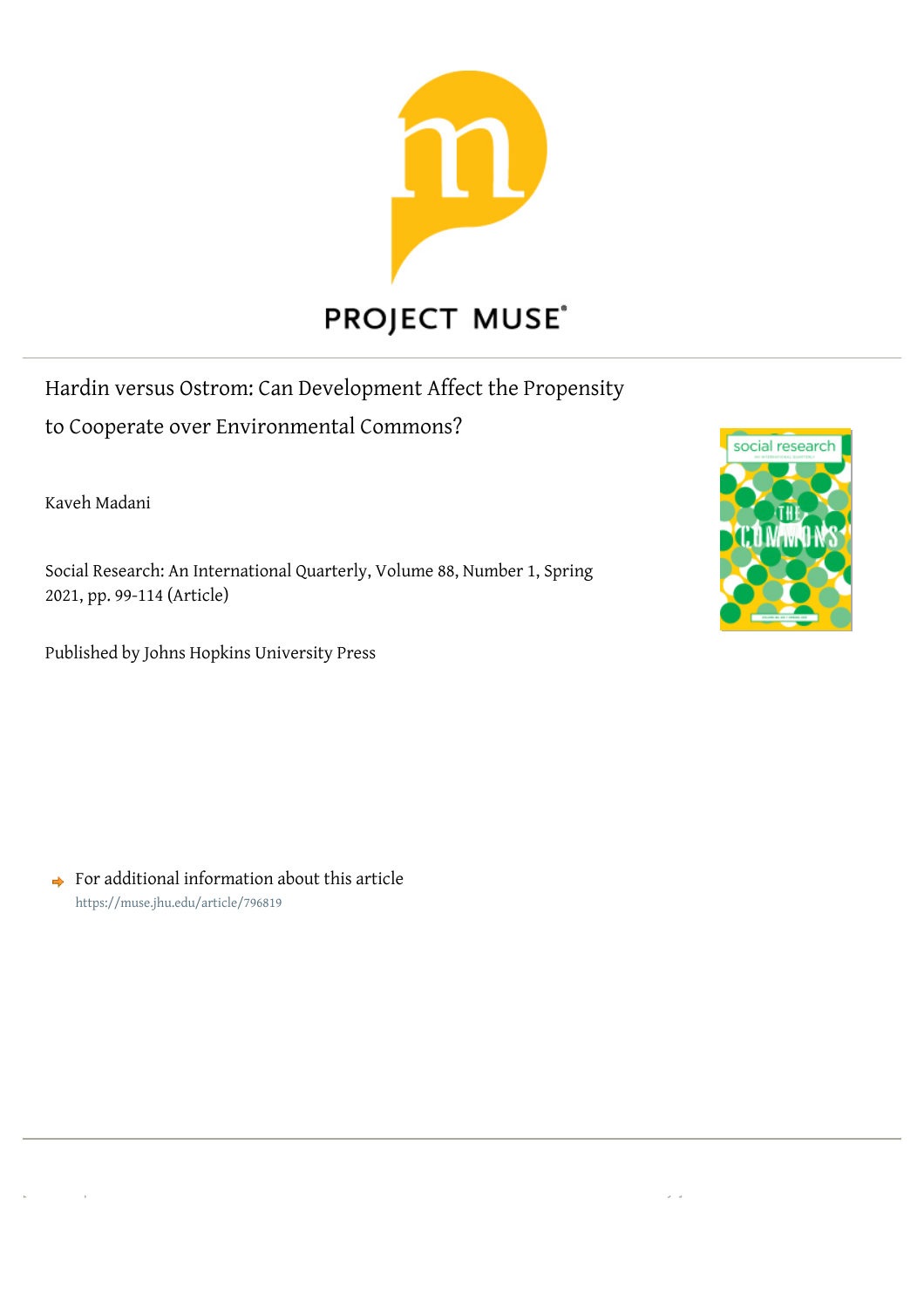# Kaveh Madani **Hardin versus Ostrom: Can Development Affect the Propensity to Cooperate over Environmental Commons?**

the "tragedy of the commons" (hardin 1968 and 1998; lloyd 1833) is a familiar concept to those concerned about environmental problems around the world. Climate change, pollution of air and water, declining fish populations, groundwater depletion, shrinking wetlands, deforestation, biodiversity loss, desertification, dust storms, and waste pollution are among the environmental tragedies that have been fully or substantially caused by the unsustainable use of environmental commons. The emergence and intensification of these environmental problems around the world provide ample evidence for the practical relevance of Garrett Hardin's cynical projection of what the commons' beneficiaries could expect in the long run if they continue to act based on individual rationality as opposed to group rationality. Yet Hardin's views, assumptions, and solutions have been seriously criticized by many scholars (Cox 1985; Dahlman 1991; Mildenberger 2019; Sharma 2017; Basurto and Ostrom 2009; Crowe 1969; Araral 2014; and Feeny et al. 1990).

Often, the critiques of Hardin's tragedy of the commons theory refer to real-world examples of cooperation among the beneficiaries of the common-pool resources (defined in economics as subtractable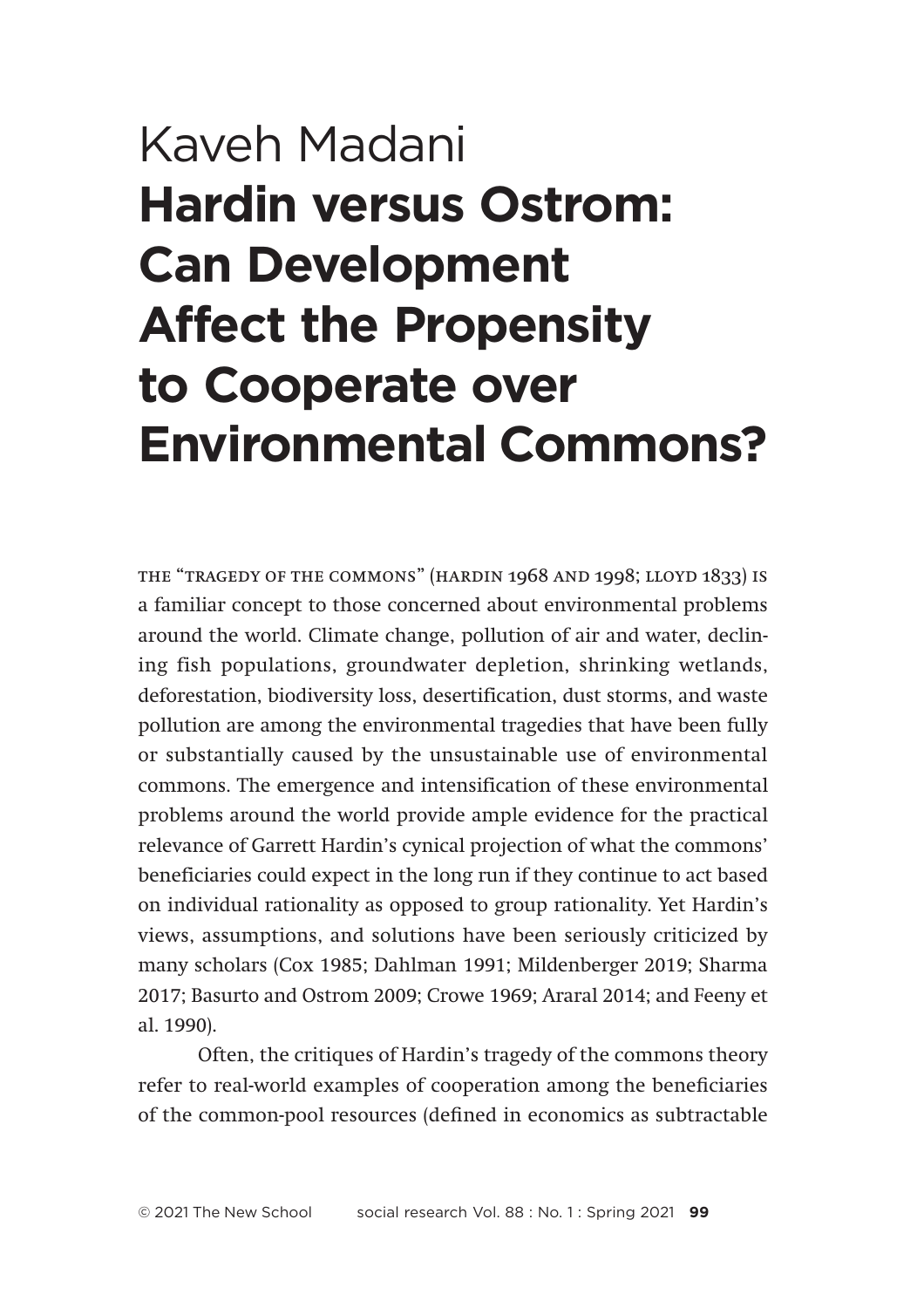and nonexcludable resources [Madani and Dinar 2013]) that have enabled them to avoid the problems of congestion and overuse. Most notably, the seminal findings of Elinor Ostrom on successful management of the commons, which earned her the Nobel Memorial Prize in Economic Sciences in 2009 (Ostrom 1990 and 2005; Ostrom, Schroeder, and Wynne 1993; Ostrom, Walker, and Gardner 1994; Hess and Ostrom 2007), are used to challenge Hardin's ideas. In her field research, Ostrom found that some communities around the world, including in Kenya, Nepal, Indonesia, Spain, Switzerland, Japan, and the US state of Maine, successfully escaped the social trap in managing the commons by developing cooperative institutional arrangements.

The discussions on whether Hardin or Ostrom is right about the commons have been going on for decades. But do the arguments of Garrett Hardin and Elinor Ostrom really reflect two opposing views regarding common-pool resources? In this paper, I argue that the observations and theories of Hardin and Ostrom are not mutually exclusive and do not necessarily contradict each other. Instead, I propose applying the Hardin and Ostrom schools of thought in a complementary manner to better capture and describe the state and evolution of the world's environmental commons through time as societies continue to grow economically. Based on the many examples of competition and cooperation over natural commons around the world, I insist on acknowledging the coexistence of noncooperative behavior based on self-interest (the Hardin school) and cooperative behavior based on group rationality (the Ostrom school). To justify this coexistence, I propose taking into account a new variable, i.e., *propensity to cooperate*, that is reflective of cooperation potential within a society and dependent on its level of development. Adding the level of development as a new dimension to the analysis of cooperative and noncooperative institutions for managing the environmental commons helps explain the potential for the emergence and successes of the Hardinian and Ostromian settings and their level of dominance through the course of development.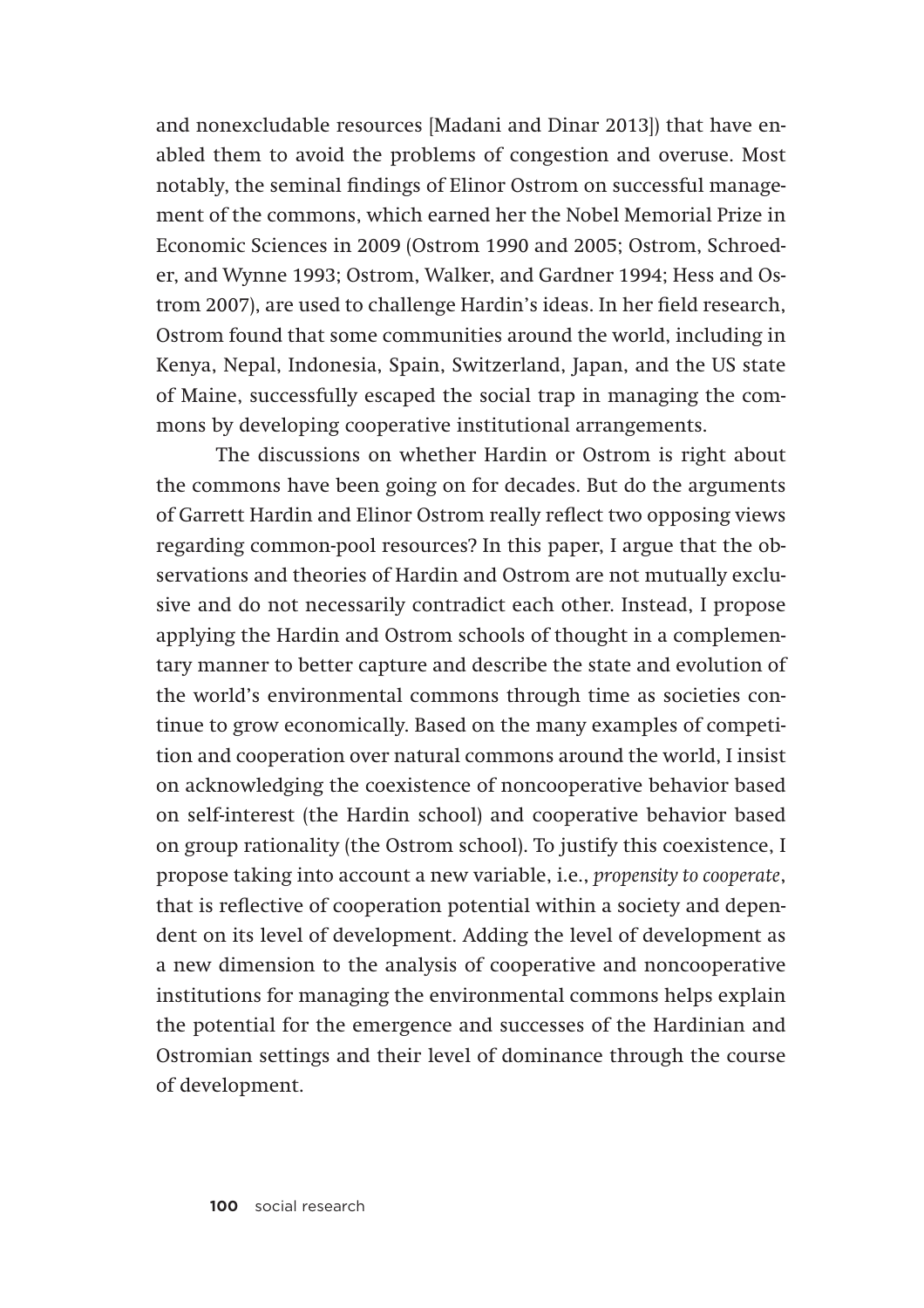## **COMPLEX HUMAN-NATURE SYSTEMS**

The environmental common-pool resource management problem belongs to the class of coupled human and natural systems (CHANS) problems. CHANS, also known as coupled human-environment systems and coupled social-ecological systems, are interconnected, dynamic, and complex systems in which humans and nature interact with one another, with feedback across social (human) and natural (environmental) systems (Turner et al. 2003; Walker et al. 2004; Carter et al. 2014; Ferraro, Sanchirico, and Smith 2018). CHANS problems involve causal relationships, nonlinear feedback, counterintuitive dynamics, paradoxical behavior, and unintended consequences (Liu et al. 2007; Madani and Shafiee-Jood 2020). When dealing with environmental common-pool resource management problems, one must note the following points:

**1.** *It might be easy to study the past, but projecting and enabling the future is very hard.* CHANS have some essential characteristics that make understanding their behavior and projecting their future very challenging. These characteristics include complexity, uncertainty, nonstationarity, indeterminate causality, limited predictability, evolutionary change, and bounded rationality (Hjorth and Bagheri 2006; Madani and Shafiee-Jood 2020). Our observations and ex-post analyses of the past behavior of these systems can lead us to some generic models for rationalizing the desirable and undesirable consequences of certain historical actions and governance structures, as done by Ostrom. Nonetheless, given the evolving nature of these systems (Madani 2010; Ristić and Madani 2019), our ability to project their future under various scenarios (involving human interventions and natural changes) will be very limited (Madani and Shafiee-Jood 2020). Likewise, designing intervention mechanisms and cooperative institutions that can lead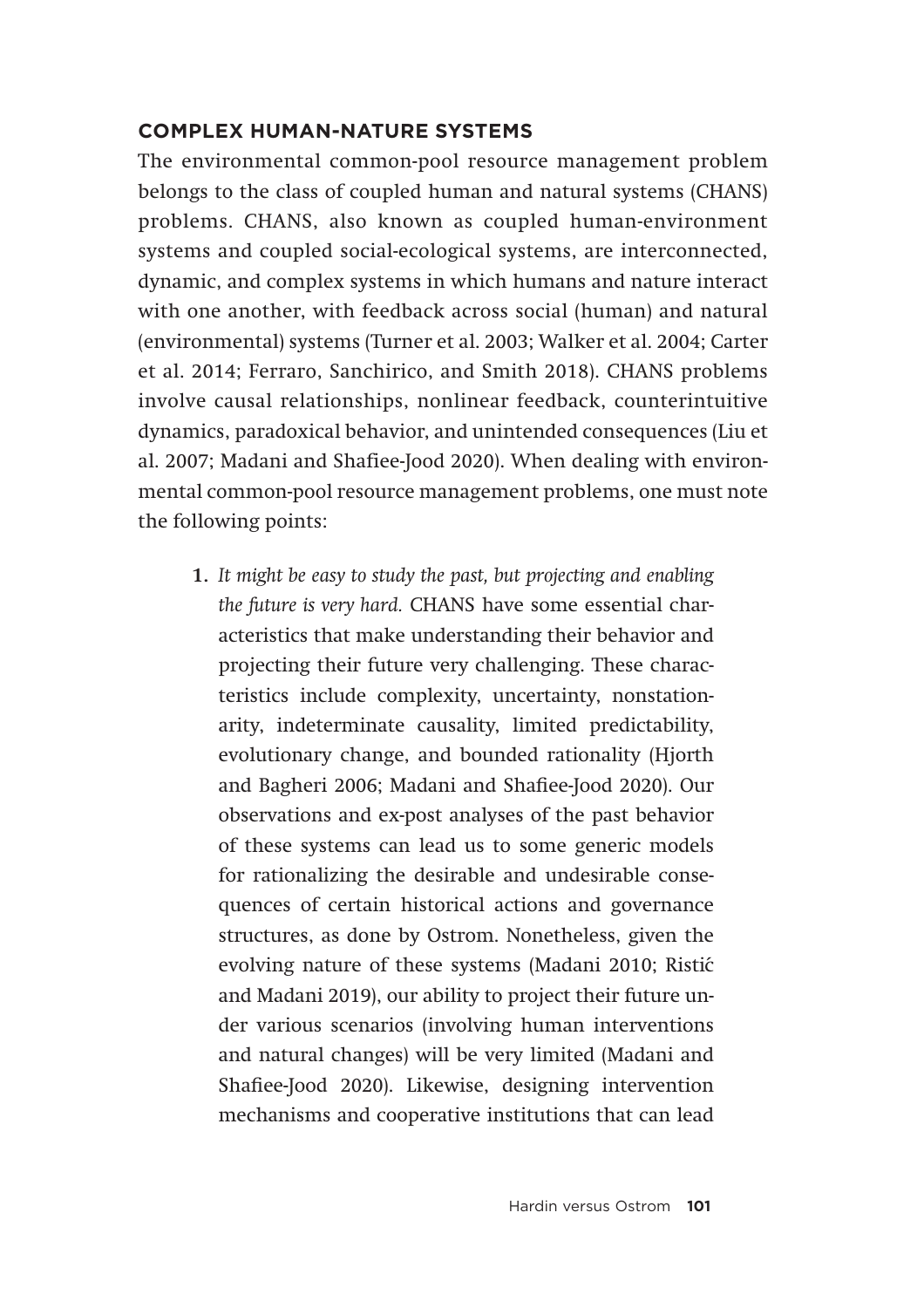us to desirable outcomes in these systems could be very challenging, especially in large-scale problems (e.g., climate change).

- **2.** *Ostrom's congenial observations do not reject the possibility of the emergence of Hardin's tragedy of unregulated commons.* While Ostrom's observations of some past successes can make us hopeful about the future of environmental commons and reject the idea that tragedy of the commons is their inevitable destiny, one cannot reject the possibility of the emergence of the situation described by Hardin based on such observations. The world already has many examples of congested and overused commons where the absence of collective action arrangements has led to declining gains for their beneficiaries. Regardless of the limitations of Hardin's analysis, these examples prove that the tragic situation he described is quite possible and, in some contexts, even quite likely.
- **3.** *Neither Ostrom's desirable observations nor Hardin's undesirable expectations are stationary.* The evolving nature of human-environmental systems problems can turn cooperative situations into noncooperative ones (Madani and Lund 2012; Madani 2013; Ristić and Madani 2019) and vice versa. Systems that are benefitting from sustainable and cooperative governance institutions are still prone to the risk of failure under evolving conditions, abrupt changes, certain sequences of incidents, and extreme natural and social events (e.g., extreme drought leading to over-pumping of groundwater, or the election of Donald Trump as president of the United States and his decision to exit the Paris climate accord), depending on their level of resilience. Thus, the cooperative governance systems for sustainable management of natural commons described by Ostrom can fall into the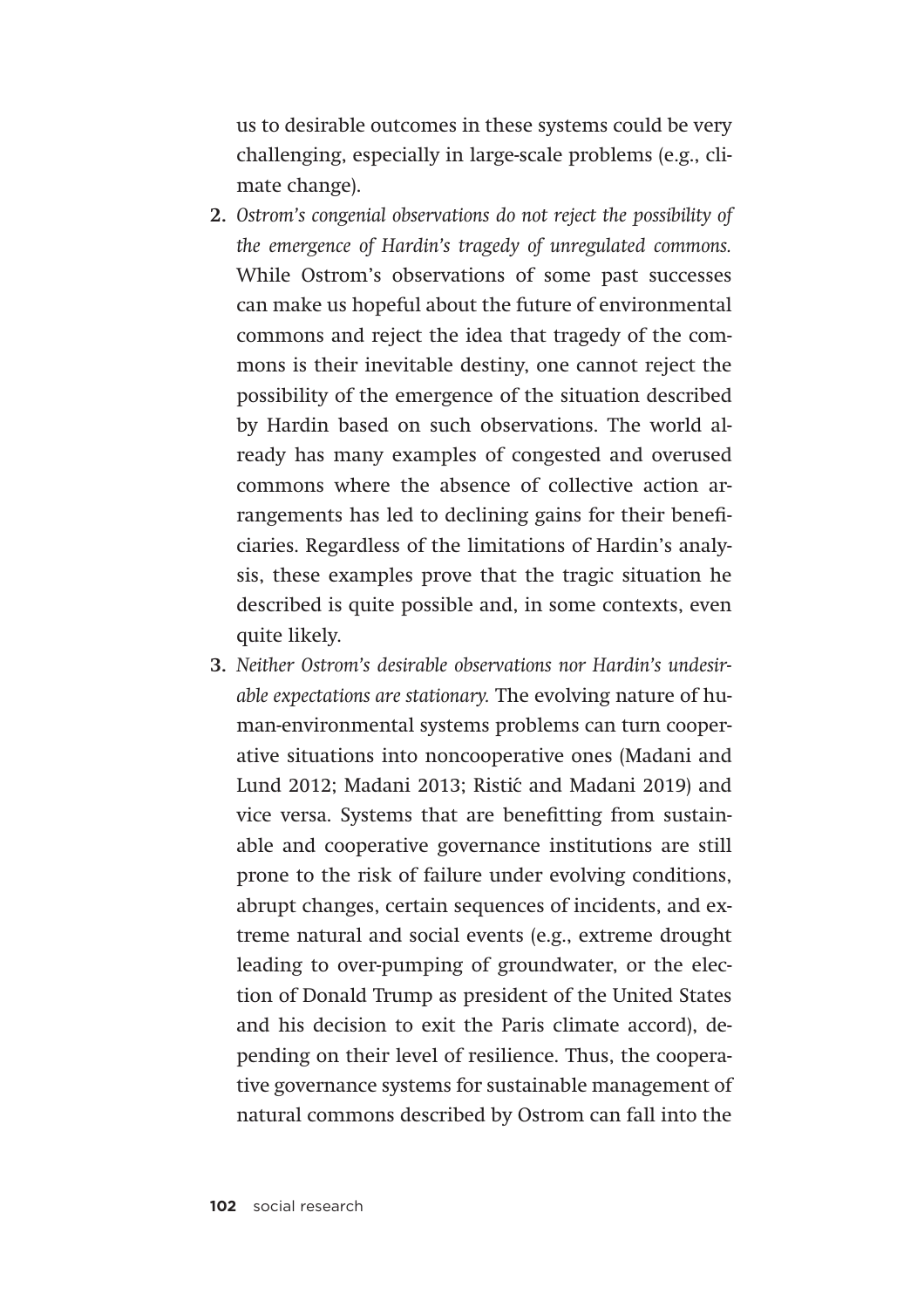trap described by Hardin under certain projectable and non-projectable conditions. On the other hand, systems that have fallen into the social trap described by Hardin have the opportunity to escape such trap proactively or reactively (in response to certain events) using the cooperative institutions discovered by Ostrom.

**4.** *The solutions and guidelines suggested by Hardin and Ostrom are invaluable, but cannot resolve the commons problem, as complex CHANS problems essentially have no solutions.* The commons problem is not a complicated one to be solved through silver bullets, recipes, rules, algorithms, or natural laws. This problem is complex, with many unknowns, uncertainties, trade-offs, and interrelated variables (see Nason 2017 for more on the difference between complex and complicated problems). Complex problems are bigger than the sum of their parts and continuously evolve in an unpredictable manner. Complexity can be managed but cannot be removed. In other words, we can deal with complex problems but cannot solve them, as they do not have solutions. Failure cannot be fully avoided in the management of complex problems. But past observations, experience, foresight, and intuitions can help us better manage these problems, be prepared for their future evolutions, and build adaptive capacity to adjust actions in response to changing conditions based on the new lessons learned in a never-ending learning-by-doing process.

The goal of managing complexity is not to solve and end the problem in one shot, but to take a range of actions over time that minimize the likelihood of irreversible damages and losses. The invention of new technologies or the implementation of solutions proposed by Hardin and Ostrom, such as private property rights, top-down government interventions, or bottom-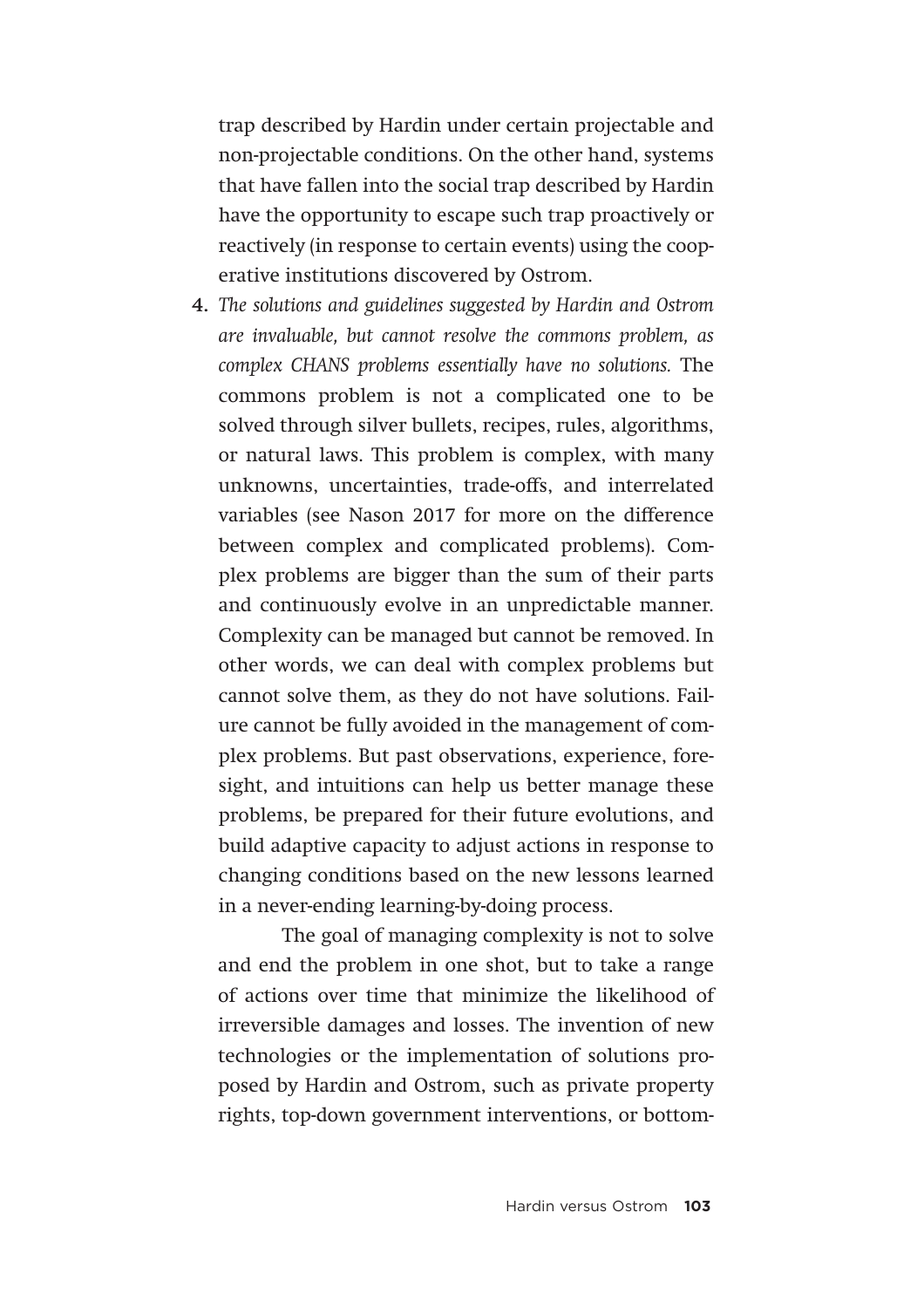up collective action arrangements can help manage the commons problems in certain conditions but cannot completely resolve them. If they could have done so, we would not have so many environmental commons problems around the world today. The guidelines and solutions provided by Hardin and Ostrom are not silver bullets, but they can certainly inform and facilitate the process of managing the commons. These solutions and guidelines are not mutually exclusive and can be implemented in a complementary manner. None of them is necessarily superior to the others. Their effectiveness can vary based on the conditions of the commons problem at hand, and their implementation does not always lead to the same outcome even in identical cases.

### **THE ROLE OF DEVELOPMENT**

The complexity of natural commons governance problems makes them intractable. The rationality models we develop to simulate or justify the decision-making processes in the management of commons cannot fully capture real-world complexities, no matter whether they are based on individual or group rationality (Hardin vs. Ostrom). In reality, the decision-making agents (the beneficiaries and regulators of common-pool resources) do not all make decisions based on self-interest with no foresight into the future (Madani 2013). Nor do they all have perfect foresight and act based on group rationality. Tendencies to free-ride and compete coexist with motives to engage with communities in cooperating on the protection of a common-pool resource. Tendencies and actions of the users of commons change based on the range of heuristic strategies they develop (Madani and Dinar 2012) to make decisions regarding their interactions with other users. These evolving strategies are dependent on the changing state of the common as well as its users' changing demographic characteristics (Dasgupta 2001), beliefs, information, culture, and value systems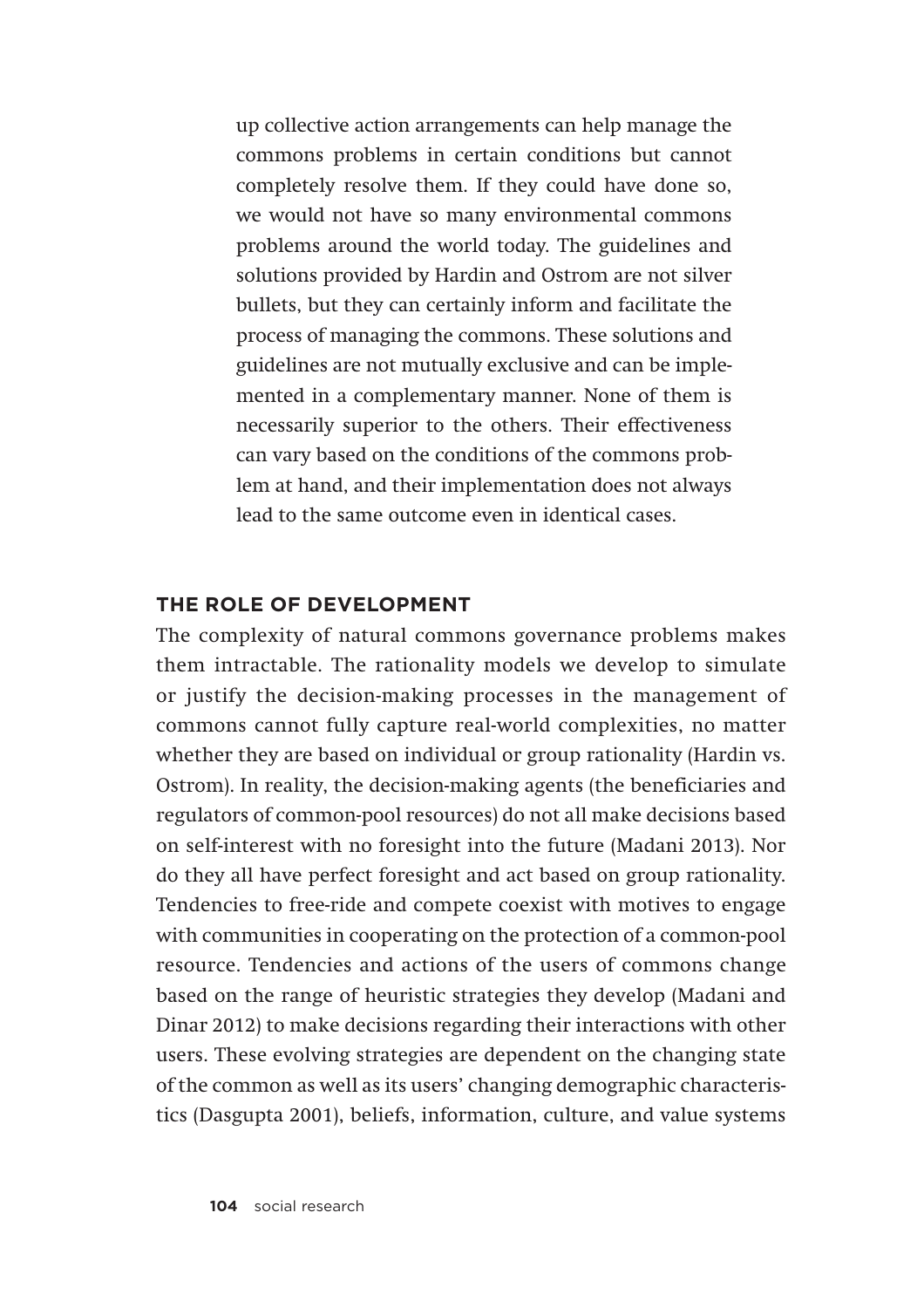in the absence or presence of institutions, regulations, and technologies. While the overall behavior of a group of users can be observed and sometimes captured by our models (especially when modeling the past), detecting the heterogenous and evolving behavior profiles of individuals within a large common-pool resource users' community is, if not impossible, certainly not trivial (Pierce and Madani 2014).

The common-pool resource management problem is indeed a dynamic (evolving) multi-step problem (Madani 2010; Ristic´ and Madani 2019) in which the users' propensity to cooperate changes in response to variations in a range of socioeconomic and natural variables. Development, in my opinion, is a major variable that has impact on the propensity to cooperate on managing and exploiting environmental commons (figure 1).



**Figure 1.** The proposed relationship between *development* and *propensity to cooperate* over the commons (DPC curve). The strength of the shades in the top boxes reflects the application intensity of the Hardinian and Ostromian regulatory and institutional arrangements to deal with commons problems. Graph by author.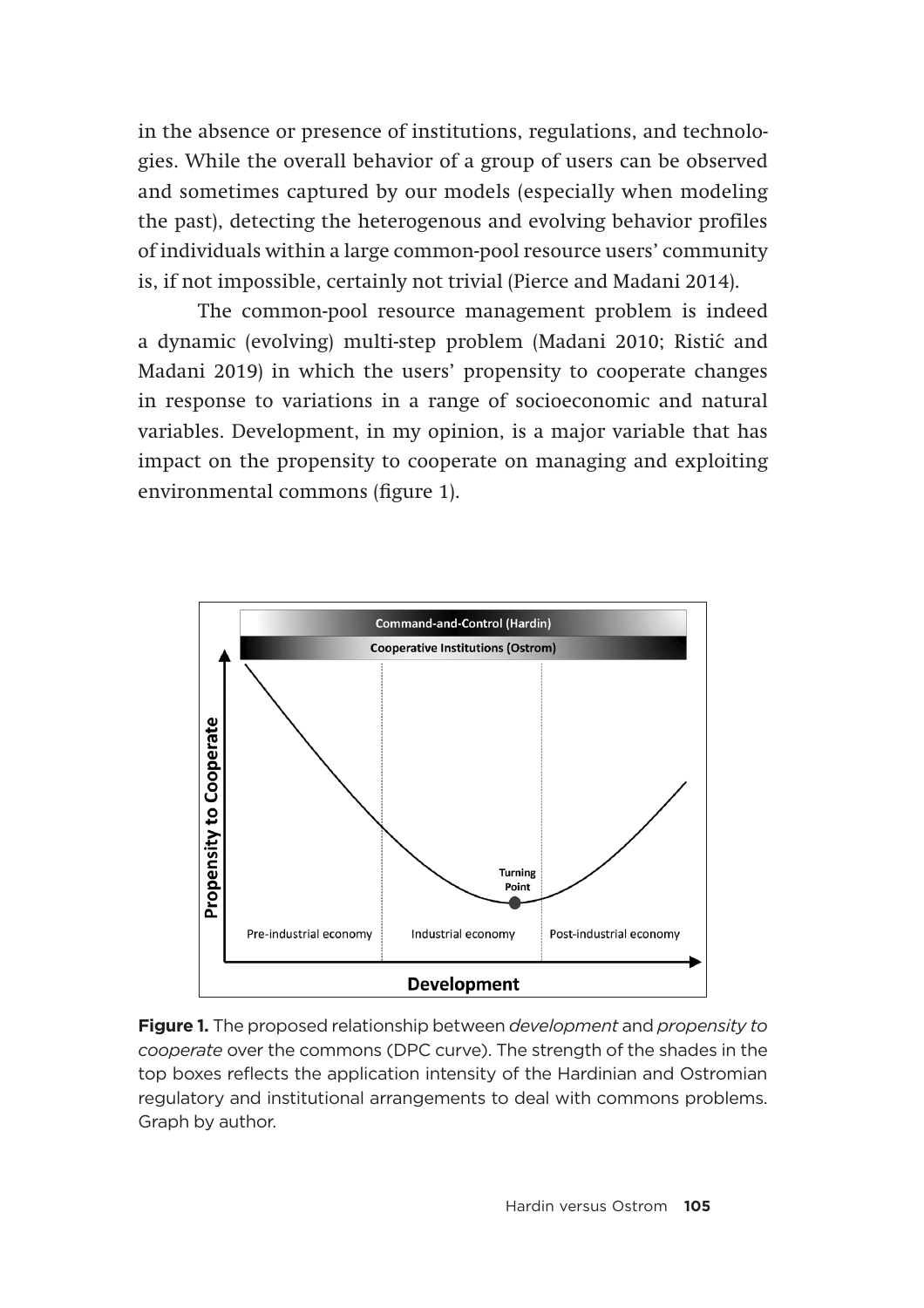In the early stages of development, the propensity to cooperate in society is very high. In underdeveloped agrarian societies, cooperation is essential for survival. The close relations and interactions of individuals within smaller communities minimize the chance for free-riding and acting based on pure self-interest. Any deceiving action could be sanctioned by a range of counteractions by peers in the community. Research by Ostrom and the history of traditional management of natural resources in old civilizations provide strong evidence that nomadic groups and rural communities have successfully developed cooperative institutions to sustainably manage their commons. The management institutions developed by the Persians to manage their groundwater extraction systems, known as *qanats* (English 1968; Wulff 1968) is a good example of collective action arrangements that supported life in the water-scarce Middle East for thousands of years (Madani 2014).

The process of economic development and the introduction of new technologies that increase the societies' capacity to expand the number of common-pool resource users and exhaust more resources constitute a threat to cooperative institutions that had been designed for a different (underdeveloped) state of human-nature systems. Many traditional cooperative institutions broke apart through the process of modernization and with the intrusion of new technologies. Increased development provided the capacity to survive while operating less cooperatively, expanded the size of user communities and resource exhaustion capacities, and affected cultures, beliefs, and socioeconomic norms. Economic development was accompanied by population increase, urbanization, and migration, imposing additional pressure on traditional institutions. As a result, systems that were unable to adapt collapsed and were replaced by noncooperative, competitive systems in which individuals had a lower sense of belonging to the community and no longer felt the need to cooperate with their peers for survival. The introduction of groundwater pumps in Iran during its agricultural modernization stage was a major reason for the failure of qanats and their associated cooperative management systems (Madani 2008).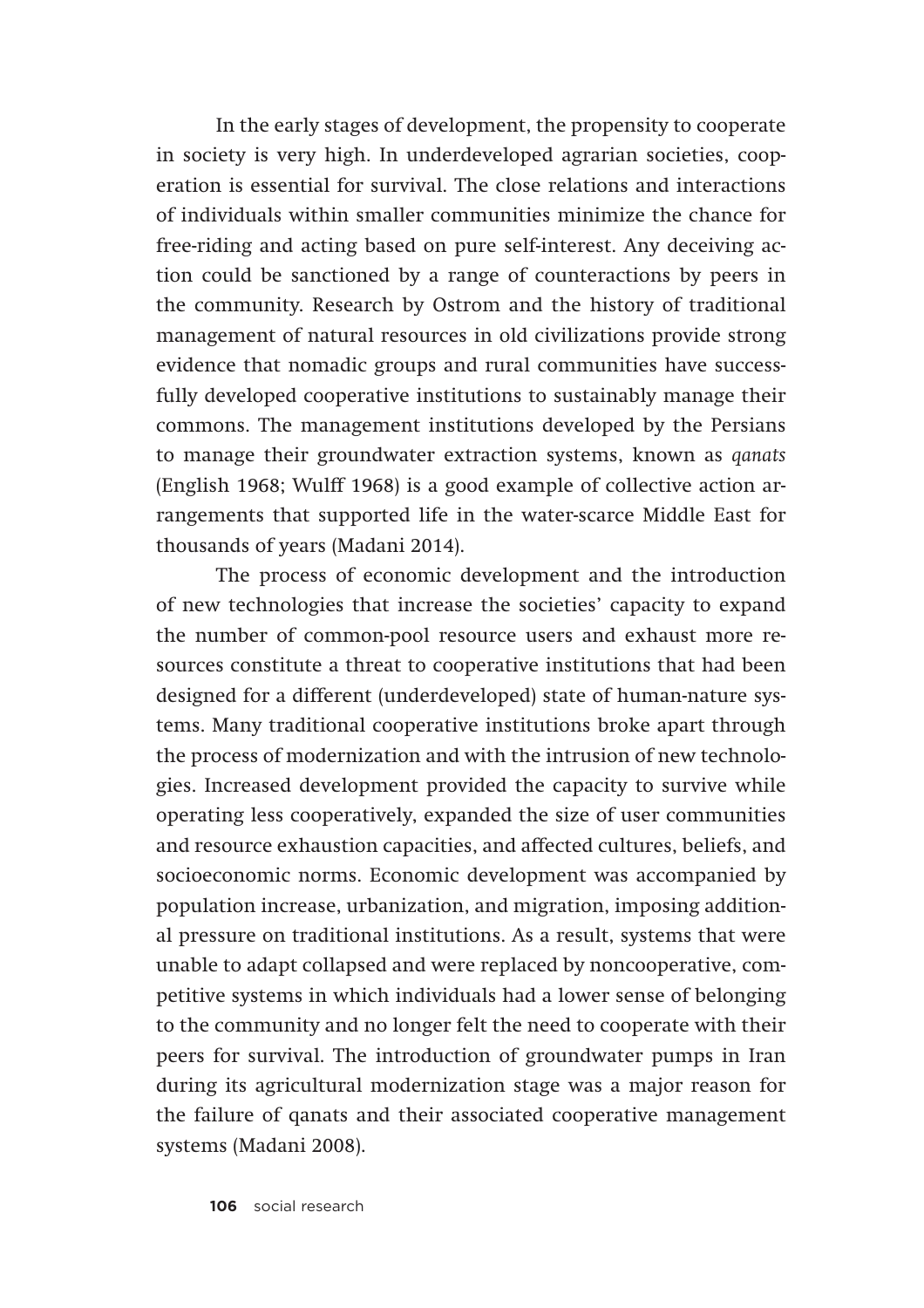Further economic development and industrialization promote demographic transitions. Formation of stronger, larger, and central governments together with migrations to cities and urbanization weaken traditional, smaller, local/rural governments. Consequently, economic development and industrialization in many parts of the world resulted in a decline in the propensity to cooperate over natural commons. Additionally, the increased demand for natural resources, together with the improved capacity to exploit them, made them more congested and harder to regulate and manage.

The continuation of economic development is accompanied by social and cultural developments to adapt to new socioeconomic and natural environments. Once the negative impacts of unrestricted exploitation of natural resources are observed, societal demand and government desire for stricter environmental regulations increase. Interventions that are initially imposed by the central government in response to increasing environmental degradation are mostly of the *command-and-control* type, in line with Hardin's school of thought. These interventions might help reduce the natural-resource dependence of political economy and natural-resource intensity of economic development, limiting subsequent damages to the environmental commons. However, they cannot drastically change the propensity of a sufficient number of users to cooperate in competitive environments where users suffer from economic and social inequalities.

At a certain point in the development process, reaching a sufficient level of average income is expected, at which point the majority of the population is no longer concerned with satisfying their basic needs. Urbanization and migration to cities slow, and the ruralurban inequality gap shrinks, both outcomes of the industrializationdemocratization process and the rise of the welfare state (Galbraith 2007). This process can be accompanied by giving more authority and power to local governments and communities to participate in decisionmaking, regulation, management, and oversight. Increased transparency, reduced inequality, and social development (e.g., increased awareness about the value of a tax system and sustainable development), together with increased opportunities to participate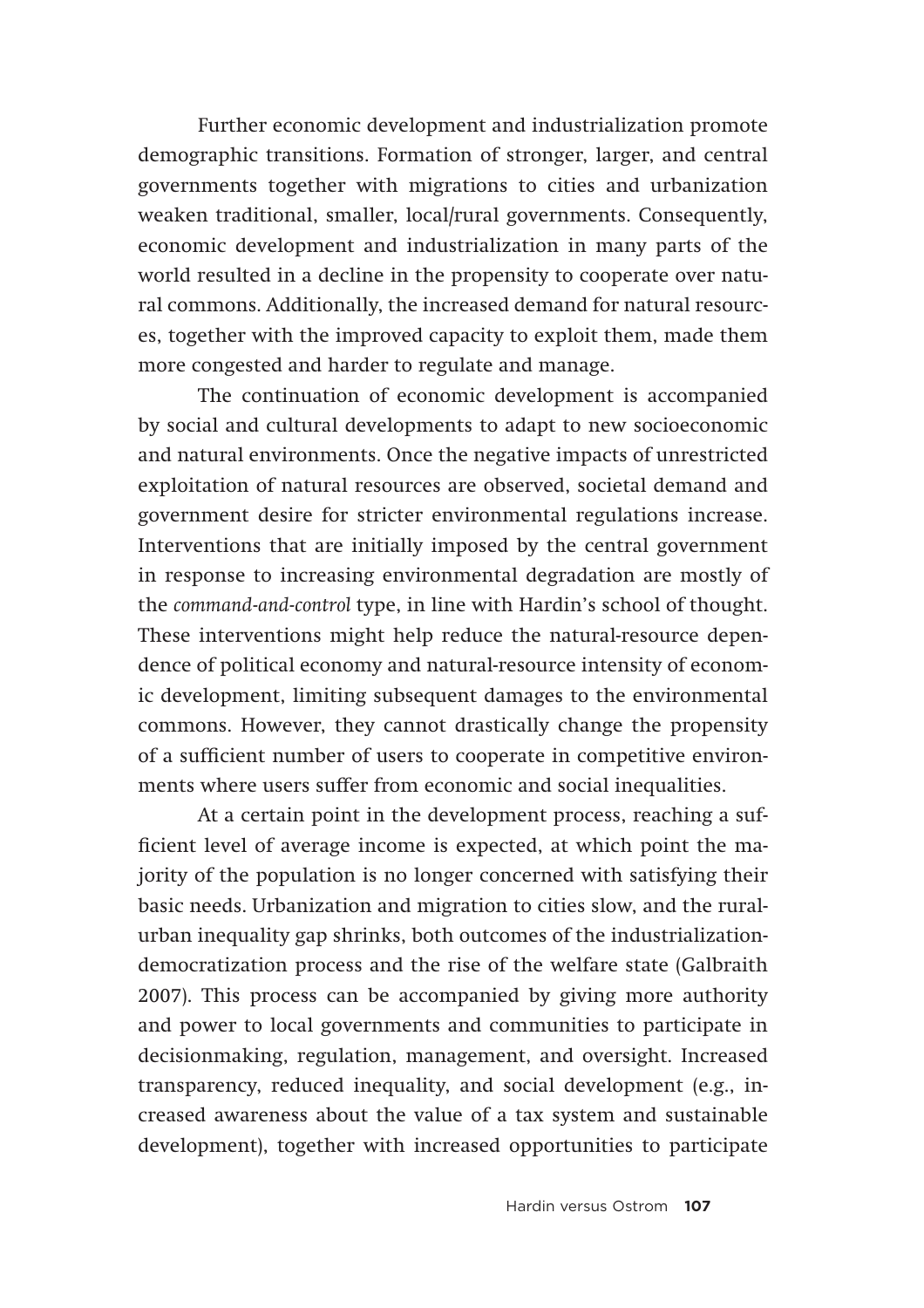in decisionmaking, give a boost to the propensity to cooperate over the natural commons. In the post-industrialization period, making collective-action arrangements is facilitated by the political system, socioeconomic conditions, and state of technology.

The trajectory shown in figure 1 portrays a hypothetical relationship between development and propensity to cooperate over natural commons. In the early stages of development, the Ostromian institutions have a strong dominance. Cooperation is necessary for the survival of communities, and social institutions are formed to penalize deceptive behavior and noncooperative members of the society. As development continues and societies are industrialized, their members' propensity to cooperate drops due to major demographic, socioeconomic, and technologic transitions that abolish the traditional cooperative social structures and common-pool resource governance mechanisms. This weakens the Ostromian institutions and leads to the emergence of Hardinian noncooperative settings. Economic development and the increased resource exhaustion capacity also lead to the congestion of the commons and increased inequalities (Grossman and Krueger 1991; Dinda 2004; Madani 2020). At this stage, Hardinian top-down interventions are implemented by central governments (in the absence of strong local governments), but the adopted command-and-control mechanisms are not capable of stopping the environmental degradation process, especially in large systems. As long as the society is suffering from major economic inequalities, the propensity to cooperate continues to decline and Hardinian institutions prevail. Further socioeconomic development that secures a certain level of income for the society, satisfies its basic needs, and facilitates democratization can create a turning point in the development-propensity to cooperate (DPC) curve. After this point, development can increase the propensity to cooperate over natural commons. At this stage, small and local (bottom-up) governments are empowered, and gradually the Ostromian institutions outweigh the Hardinian institutions. Nevertheless, these institutions continue to coexist in a post-industrialized society.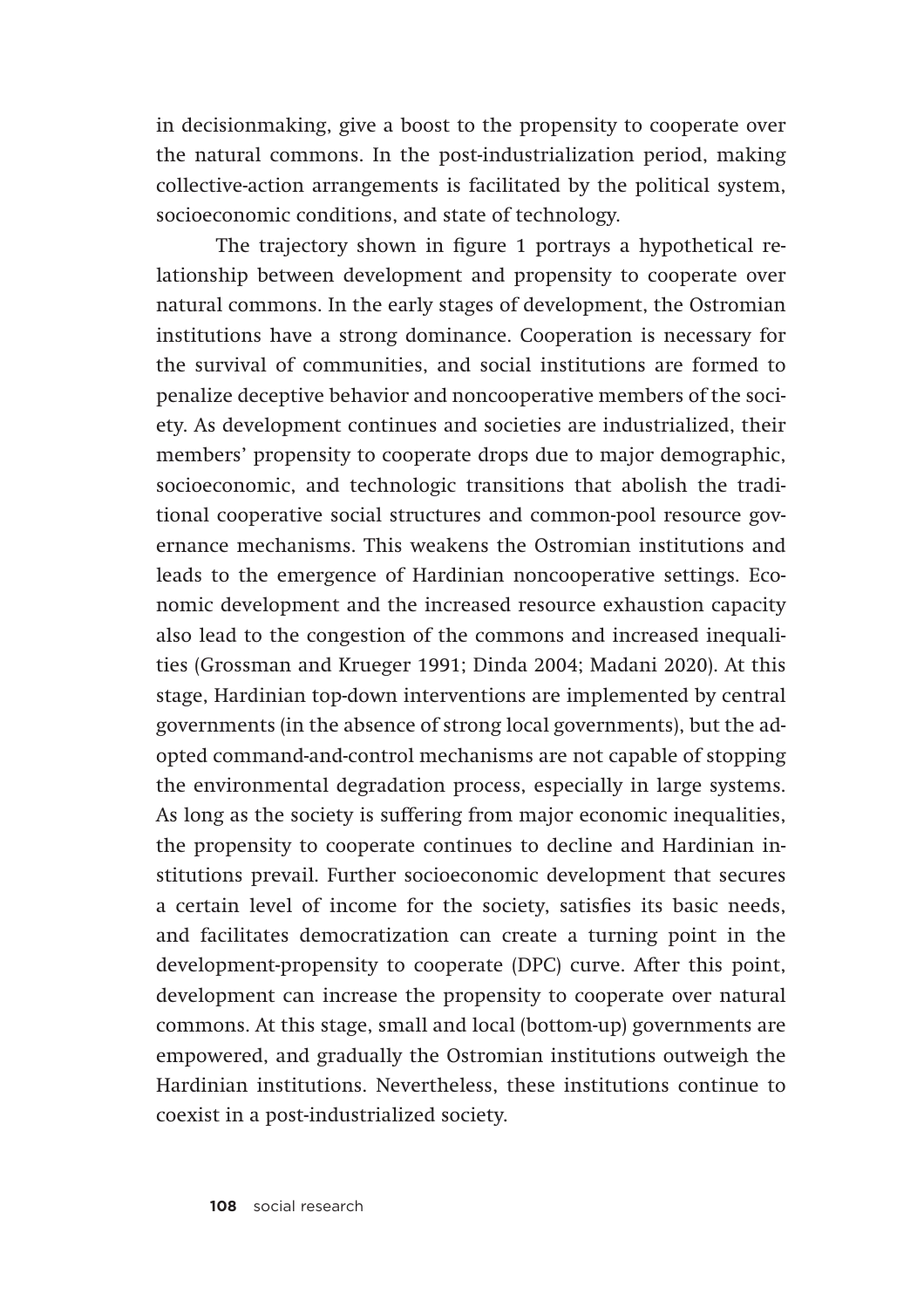# **WILL ALL SOCIETIES FOLLOW THE DPC CURVE?**

The DPC curve shows a hypothetical relationship between development and propensity to cooperate over the commons based on what we have generally observed around the world. But nations and societies experience unique sequences of events and sets of changes along their development paths. They also have the opportunity of learning from each other, not repeating the mistakes of others, and bypassing the undesirable stages of development. So they do not all behave exactly like the DPC curve.

There is plenty of evidence that the development process has destroyed many traditional cooperative institutions. Nonetheless, certain societies (in both the developing and developed parts of the world) have been able to preserve or adapt their traditional cooperative systems in their development process, which has helped them avoid the social trap and commons dilemma. Communities also have the chance of proactively setting up cooperative institutions, and bypassing social traps and major decline in levels of the propensity to cooperate in the society (lowest points of the DPC curve). Yet many societies will not reach, much less pass, the turning point of the DPC curve in a reasonable future time frame. In nondemocratic societies and untransparent systems, where local communities are weak, the required social capital and trust for building bottom-up governance mechanisms and promoting cooperation are lacking. These systems will continue to see major environmental degradation and the failure of Hardinian command-and-control mechanisms employed by the central governments to protect the natural commons and secure sustainable development.

## **CONCLUDING REMARKS**

The tragedy of the commons is not a myth, but neither is it an inevitable destiny. As Elinor Ostrom has shown us, the beneficiaries of natural commons in some parts of the world have been able to develop effective cooperative arrangements to escape the social trap and address the commons dilemma. Yet her evidence does not fully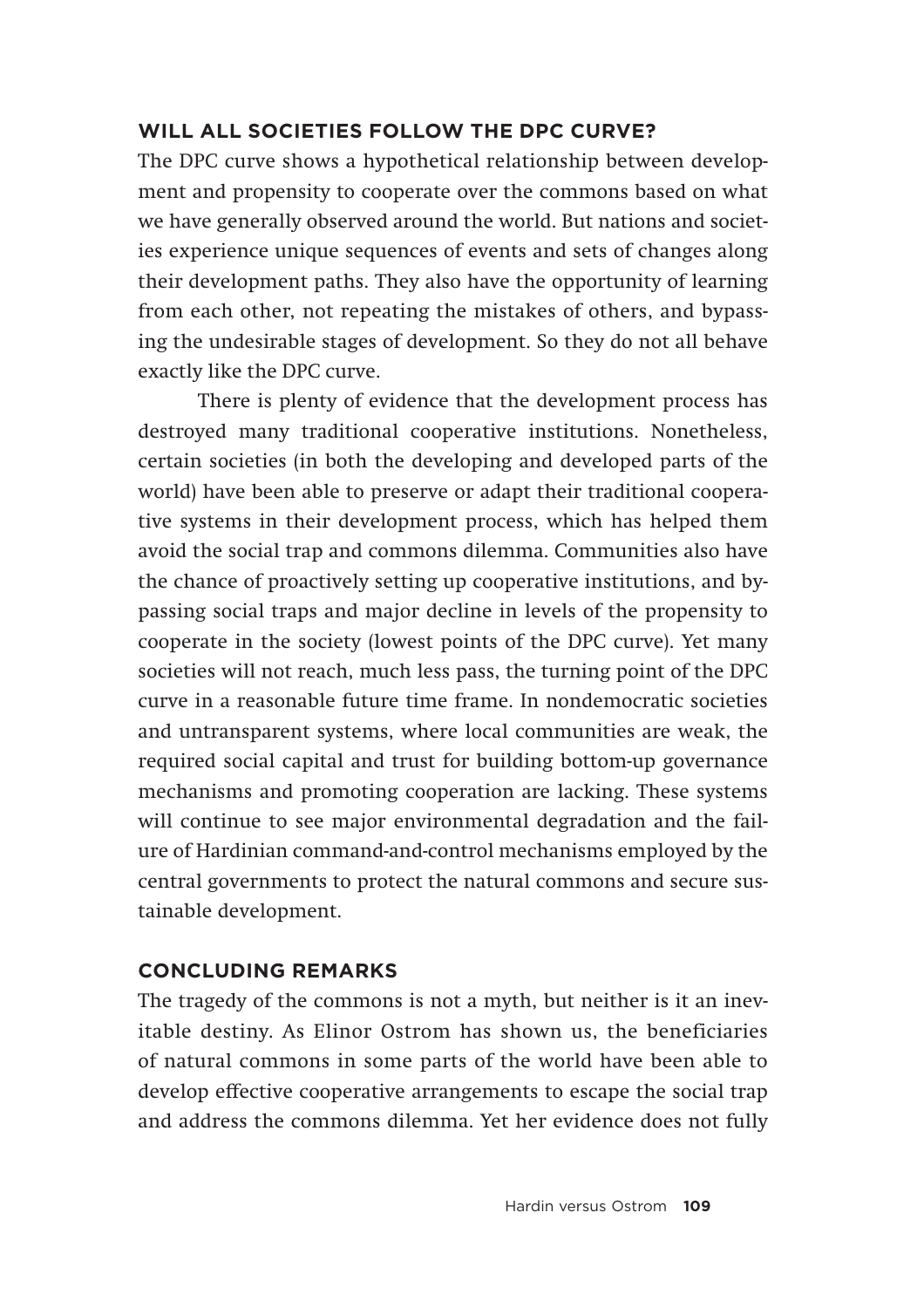reject the possibility of the tragedy of the unregulated commons in a complex and changing world. Garrett Hardin's analysis might be missing some elements of the truth and realities of human-nature systems, but with so many major environmental problems around the world, dismissing his cynical projections and suggested solutions is not reasonable.

The environmental common-pool resource management problem is a complex, dynamic (evolving), multi-step, and never-ending problem in which both cooperative and noncooperative tendencies exist. Thus, the arguments and observations of Ostrom and Hardin are not necessarily mutually exclusive and contradictory. Acknowledging the coexistence and complementarity of Hardin's undesirable expectations and Ostrom's desirable observations in different stages of development, as proposed in this paper, helps us better navigate through complex natural commons problems and manage (not solve) them and design more practical solutions. This can be facilitated by using the proposed DPC curve that determines the level of dominance and potential success of the Hardinian and Ostromian institutions based on societies' level of development, which affects their propensity to cooperate.

Environmental commons that are currently managed sustainably under collective action arrangements risk the emergence of the tragedy of the commons if such arrangements lack sufficient adaptive capacity to adjust to the changing socioeconomic and natural conditions, especially if the changes are large and abrupt. On the other hand, commons that are suffering from beneficiaries' actions based on self-interest have the chance to develop cooperative arrangements and escape Hardin's projected trap. While the DPC curve makes us hopeful for the possibility of promoting and strengthening cooperative institutions in later stages of development, we must not forget that many human societies might not reach the post-industrialization stage in the near future. Systems that fail to become democratic and remove economic inequalities through the economic development and industrialization process cannot pave the way for the reintroduc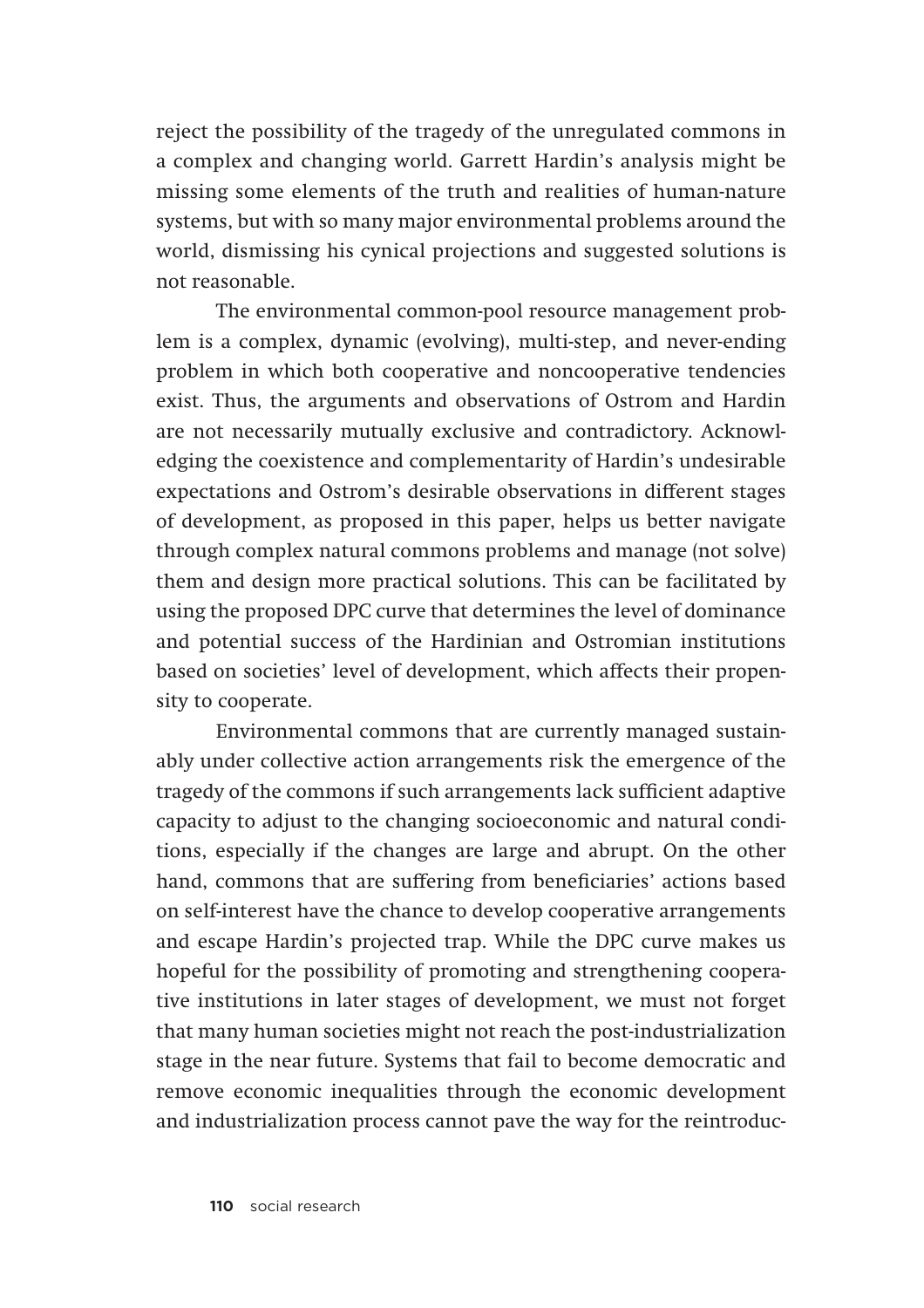tion of cooperative institutions to sustainably manage their natural commons.

Scale is another issue that must not be overlooked in analyzing natural common-pool resource problems. The size and conditions of a shared resource, the number of its users, and the heterogeneity in their socioeconomic conditions, level of access to the resource, and capacity to negatively or positively impact it change the complexity level of a natural commons problem. Obviously, larger and more complex problems are harder to manage. Success in setting up cooperative institutions for managing smaller natural commons problems (e.g., at the village or city scale) does not make successful implementation of large-scale cooperative systems (e.g., at the national, regional, and global scale) a straightforward and trivial process. Dealing with large-scale problems such as climate change requires major efforts and must benefit from a portfolio approach that implements a mix of top-down and bottom-up institutions based on the guidelines and observations of both Garrett Hardin and Elinor Ostrom, with careful attention to the levels of inequalities and the development stages of the involved societies.

#### **REFERENCES**

- Araral, E. 2014. "Ostrom, Hardin, and the Commons: A Critical Appreciation and a Revisionist View." *Environmental Science and Policy* 36: 11–23.
- Basurto X., and E. Ostrom. 2009. "Beyond the Tragedy of the Commons." *Econ delle Fonti di Energ e dell'Ambiente*, LII, 35–60.
- Carter, N. H., A. Viña, V. Hull, W. J. McConnell, W. Axinn, D. Ghimire, and J. Liu. 2014. "Coupled Human and Natural Systems Approach to Wildlife Research and Conservation." *Ecology and Society* 19 (3): 43.
- Cox, S. J. B. 1985. "No Tragedy on the Commons." *Environmental Ethics* 7  $(1): 49-61.$
- Crowe, B. L. 1969. "The Tragedy of the Commons Revisited." *Science* 166 (3909): 1103–107.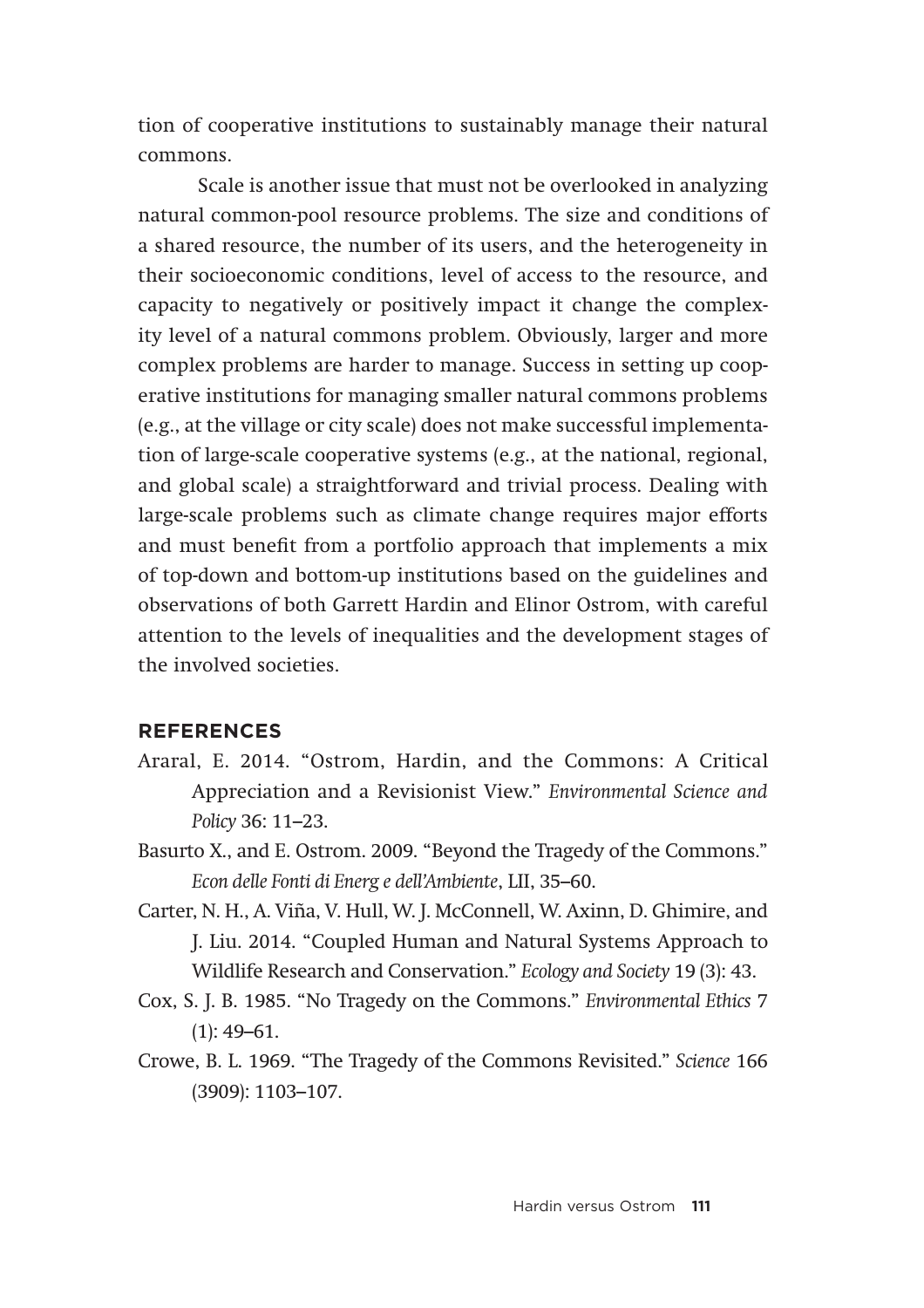Hardin, G. 1968. "The Tragedy of the Commons." *Science* 162: 1243–48.

- Dahlman, C. J. 1991. "The Tragedy of the Commons that Wasn't: On Technical Solutions to the Institutions Game." *Population and Environment* 12 (3): 285–96.
- Dasgupta, P. 2001. *Human Well-Being and the Natural Environment*. Oxford: Oxford U. Press.
- Dinda, S. 2004. "Environmental Kuznets Curve Hypothesis: A Survey." *Ecological Economics* 49 (4): 431–55.
- English, P. W. 1968. "The Origin and Spread of Qanats in the Old World." *Proceedings of the American Philosophical Society* 12 (3): 170–81.
- Feeny, D., F. Berkes, B. J. McCay, and J. M. Acheson. 1990. "The Tragedy of the Commons: Twenty-Two Years Later." *Human Ecology* 18: 1–19.
- Ferraro, P. J., J. N. Sanchirico, and M. D. Smith. 2018. "Causal Inference in Coupled Human and Natural Systems." *Proceedings of the National Academy of Sciences*, 116 (12): 5311–18.
- Galbraith, J. K. 2007. "Global Inequality and Global Macroeconomics." *Journal of Policy Modeling* 29 (4): 587–607.
- Grossman, G. M., and A. B. Krueger. 1991. "Environmental Impacts of a North American Free Trade Agreement." Working Paper 3914, NBER, Cambridge, MA.
- Hardin, G. 1968. "The Tragedy of the Commons." *Science* 162 (3859): 1243– 48.
- ———. 1998. "Extensions of 'the Tragedy of the Commons'." *Science* 280: 682–83.
- Hess, C., and E. Ostrom. 2007. *Understanding Knowledge as a Commons: From Theory to Practice.* Cambridge: MIT Press.
- Hjorth, P., and A. Bagheri. 2006. "Navigating towards Sustainable Development: A System Dynamics Approach." *Futures* 38, 74–92.
- Liu, J., T. Dietz, S. R. Carpenter, M. Alberti, C. Folke, E. Moran, A. N. Pell, P. Deadman, T. Kratz, J. Lubchenco, E. Ostrom, Z. Ouyang, W. Provencher, C. L. Redman, S. H. Schneider, and W. W. Taylor. 2007. "Complexity of Coupled Human and Natural Systems." *Science* 317: 1513–16.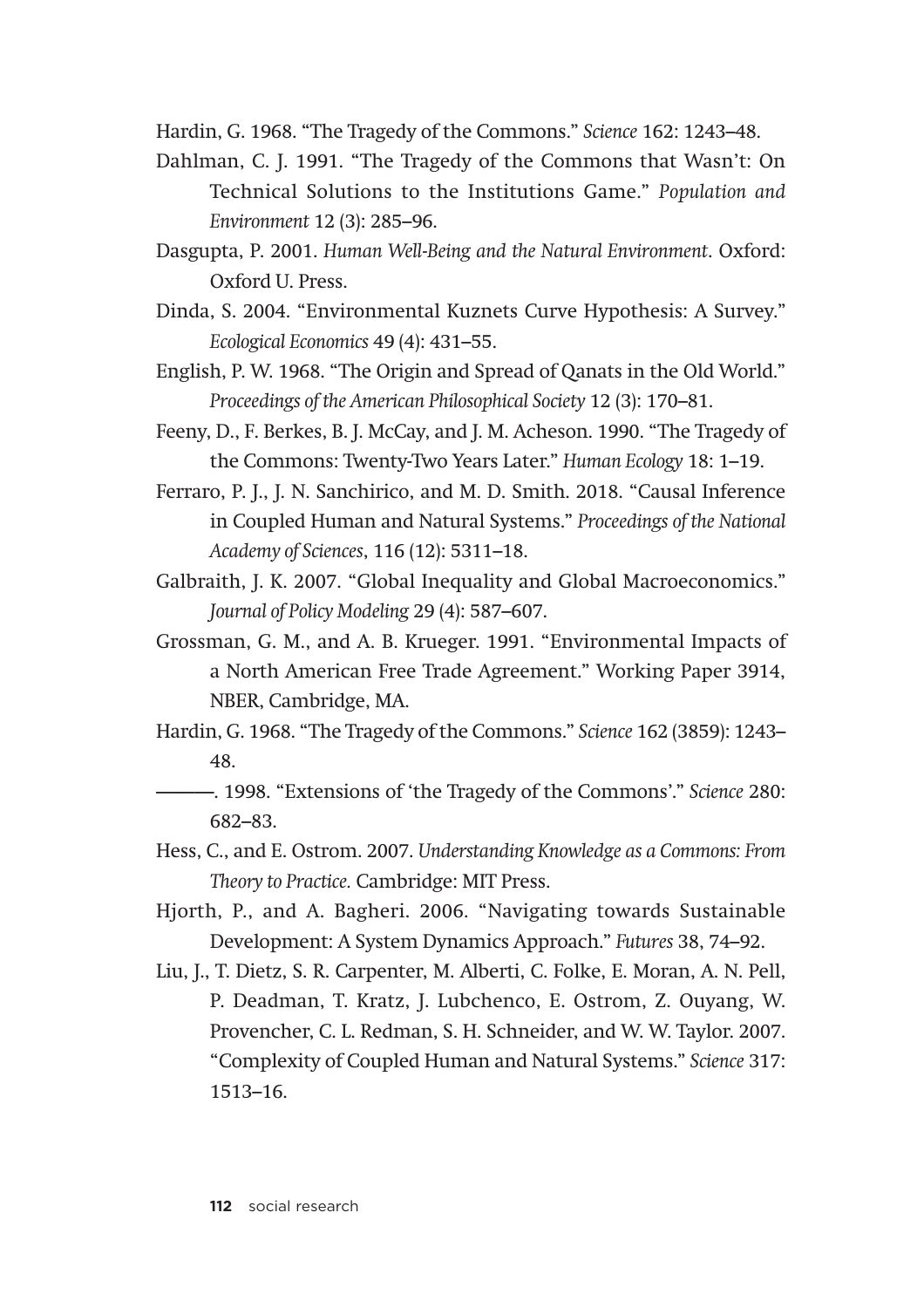- Lloyd, W. F. 1833. *Two Lectures on the Checks to Population*. England: Oxford University.
- Madani, K. 2008. "Reasons behind Failure of Qanats in the 20th Century." *Proceeding of the 2008 World Environmental and Water Resources Congress*, American Society of Civil Engineers, Honolulu.
- ———. 2010. "Game Theory and Water Resources," *Journal of Hydrology* 381: 225–38.
- ———. 2013. "Modeling International Climate Change Negotiations More Responsibly: Can Highly Simplified Game Theory Models Provide Reliable Policy Insights?" *Ecological Economics* 90: 68–76.
- ———. 2014. "Water Management in Iran: What Is Causing the Looming Crisis?" *Journal of Environmental Studies and Sciences* 4: 315–28.
- ———. 2020. "How International Economic Sanctions Harm the Environment." *Earth's Future* 8 (12), e2020EF001829.
- Madani, K., and A. Dinar. 2012. "Non-Cooperative Institutions for Sustainable Common Pool Resource Management: Application to Groundwater." *Ecological Economics* 74: 34–45.

———. 2013. "Exogenous Regulatory Institutions for Sustainable Common Pool Resource Management: Application to Groundwater." *Water Resources and Economics* 2–3: 57–76.

- Madani, K., and J. R. Lund. 2012. "California's Sacramento-San Joaquin Delta Conflict: from Cooperation to Chicken." *Journal of Water Resources Planning and Management* 138: 90–99.
- Madani, K., and M. Shafiee-Jood. 2020. "Socio-Hydrology: A New Understanding to Unite or a New Science to Divide?" *Water* 12, 1941.
- Mildenberger, M. 2019. "The Tragedy of the Tragedy of the Commons." *Scientific American*. https://blogs.scientificamerican.com/voices/thetragedy-of-the-tragedy-of-the-commons.
- Nason, R. 2017. *It's Not Complicated: The Art and Science of Complexity in Business*. Toronto: U. Toronto Press.
- Ostrom, E. 1990. *Governing the Commons*. Cambridge: Cambridge U. Press.
- ———. 2005. *Understanding institutional Diversity*. Princeton: Princeton U. Press.